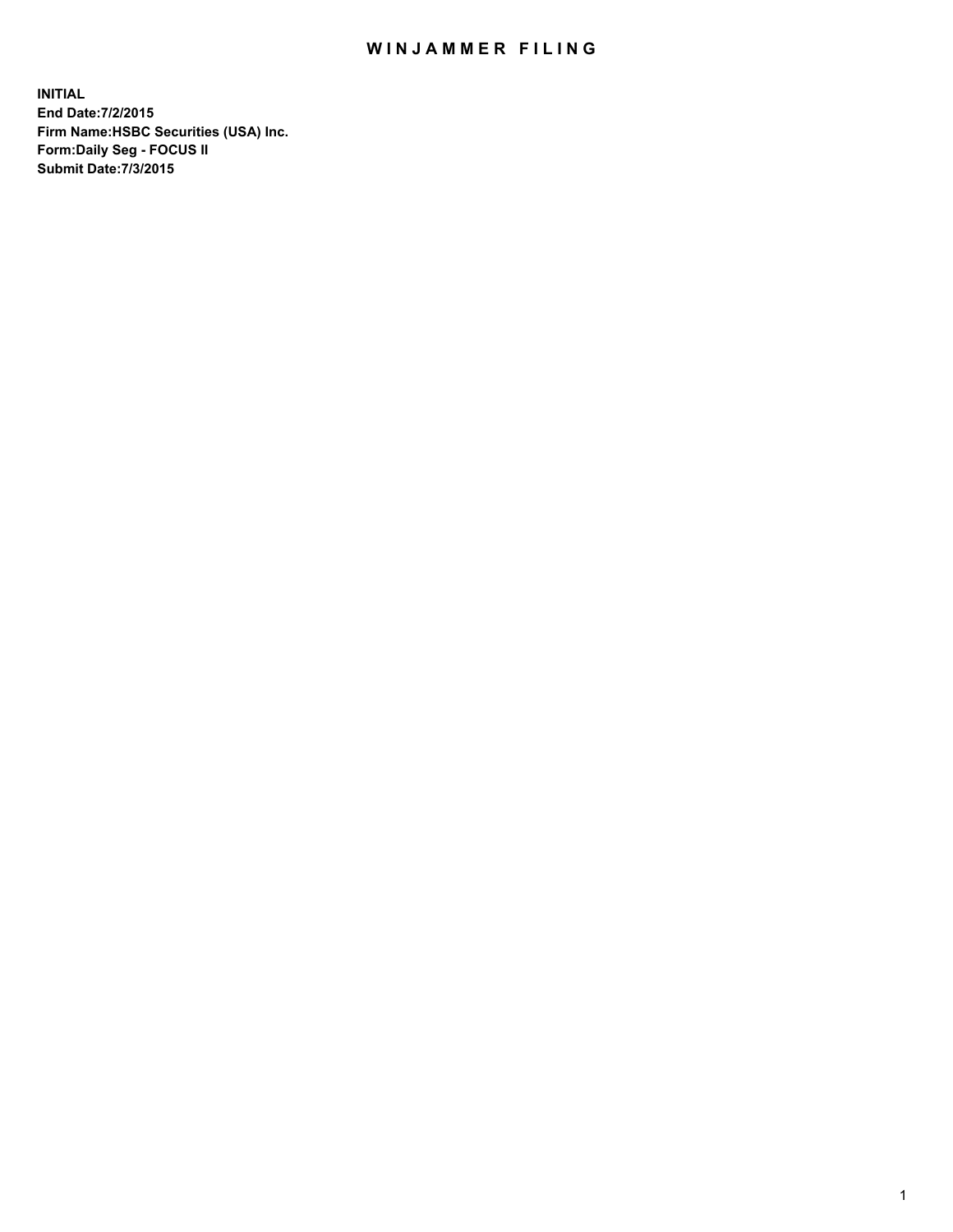## **INITIAL End Date:7/2/2015 Firm Name:HSBC Securities (USA) Inc. Form:Daily Seg - FOCUS II Submit Date:7/3/2015 Daily Segregation - Cover Page**

| Name of Company<br><b>Contact Name</b><br><b>Contact Phone Number</b><br><b>Contact Email Address</b>                                                                                                                                                                                                                         | <b>HSBC Securities (USA) Inc.</b><br>Steven richardson<br>212-525-6445<br>steven.richardson@us.hsbc.com |
|-------------------------------------------------------------------------------------------------------------------------------------------------------------------------------------------------------------------------------------------------------------------------------------------------------------------------------|---------------------------------------------------------------------------------------------------------|
| FCM's Customer Segregated Funds Residual Interest Target (choose one):<br>a. Minimum dollar amount: ; or<br>b. Minimum percentage of customer segregated funds required:% ; or<br>c. Dollar amount range between: and; or<br>d. Percentage range of customer segregated funds required between: % and %.                      | 50,000,000<br>0 <sub>0</sub><br>00                                                                      |
| FCM's Customer Secured Amount Funds Residual Interest Target (choose one):<br>a. Minimum dollar amount: ; or<br>b. Minimum percentage of customer secured funds required:%; or<br>c. Dollar amount range between: and; or<br>d. Percentage range of customer secured funds required between: % and %.                         | 10,000,000<br>00<br>00                                                                                  |
| FCM's Cleared Swaps Customer Collateral Residual Interest Target (choose one):<br>a. Minimum dollar amount: ; or<br>b. Minimum percentage of cleared swaps customer collateral required:%; or<br>c. Dollar amount range between: and; or<br>d. Percentage range of cleared swaps customer collateral required between:% and%. | 70,000,000<br>0 <sub>0</sub><br>00                                                                      |

Attach supporting documents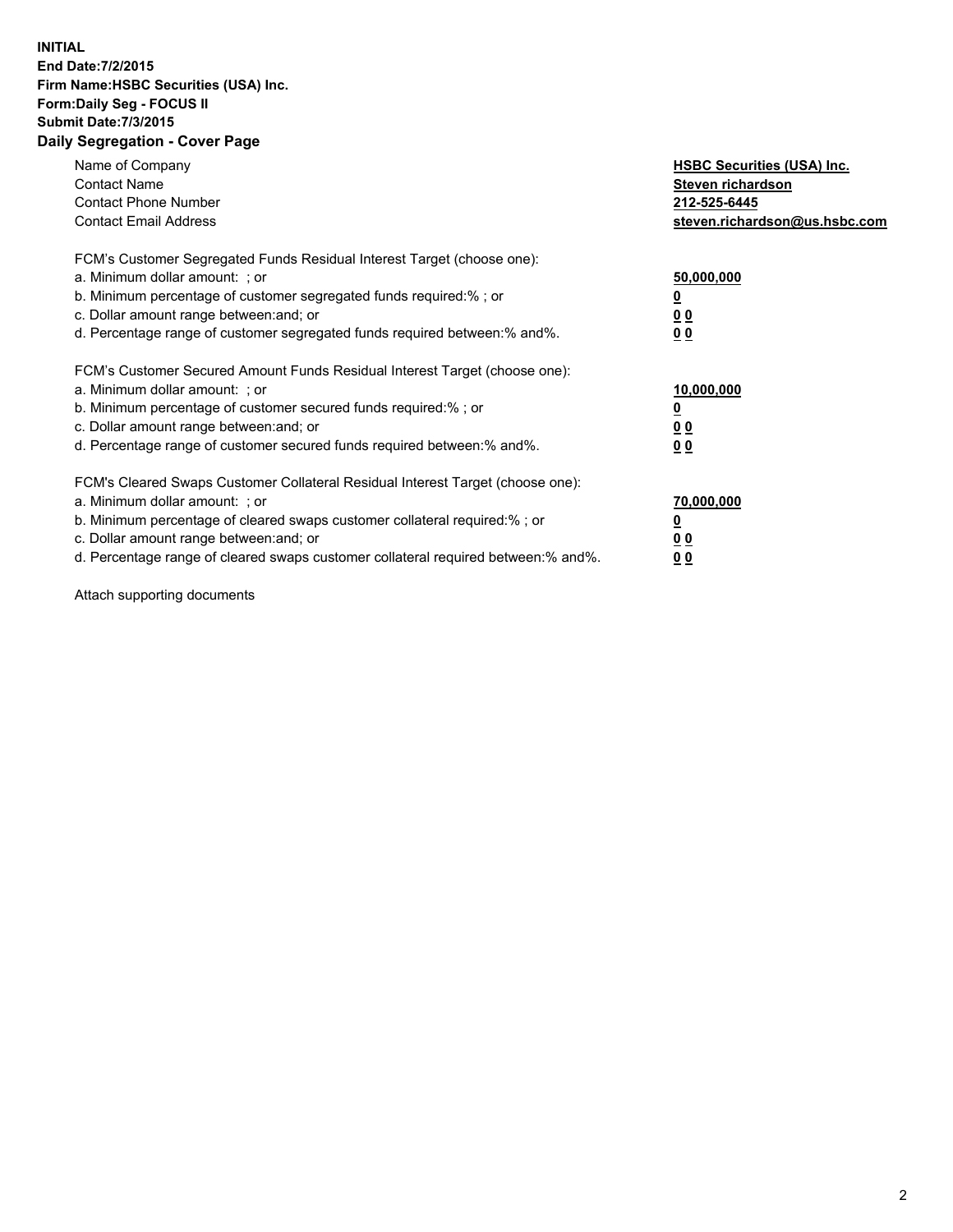**INITIAL End Date:7/2/2015 Firm Name:HSBC Securities (USA) Inc. Form:Daily Seg - FOCUS II Submit Date:7/3/2015 Daily Segregation - Secured Amounts** Foreign Futures and Foreign Options Secured Amounts Amount required to be set aside pursuant to law, rule or regulation of a foreign government or a rule of a self-regulatory organization authorized thereunder **0** [7305] 1. Net ledger balance - Foreign Futures and Foreign Option Trading - All Customers A. Cash **64,393,291** [7315] B. Securities (at market) **38,748,606** [7317] 2. Net unrealized profit (loss) in open futures contracts traded on a foreign board of trade **-4,694,942** [7325] 3. Exchange traded options a. Market value of open option contracts purchased on a foreign board of trade **0** [7335] b. Market value of open contracts granted (sold) on a foreign board of trade **0** [7337] 4. Net equity (deficit) (add lines 1. 2. and 3.) **98,446,955** [7345] 5. Account liquidating to a deficit and account with a debit balances - gross amount **1,229,122** [7351] Less: amount offset by customer owned securities **-236,115** [7352] **993,007** [7354] 6. Amount required to be set aside as the secured amount - Net Liquidating Equity Method (add lines 4 and 5) **99,439,962** [7355] 7. Greater of amount required to be set aside pursuant to foreign jurisdiction (above) or line 6. **99,439,963** [7360] FUNDS DEPOSITED IN SEPARATE REGULATION 30.7 ACCOUNTS 1. Cash in banks A. Banks located in the United States **32,519,108** [7500] B. Other banks qualified under Regulation 30.7 **0** [7520] **32,519,108** [7530] 2. Securities A. In safekeeping with banks located in the United States **38,748,606** [7540] B. In safekeeping with other banks qualified under Regulation 30.7 **0** [7560] **38,748,606** [7570] 3. Equities with registered futures commission merchants A. Cash **0** [7580] B. Securities **0** [7590] C. Unrealized gain (loss) on open futures contracts **0** [7600] D. Value of long option contracts **0** [7610] E. Value of short option contracts **0** [7615] **0** [7620] 4. Amounts held by clearing organizations of foreign boards of trade A. Cash **0** [7640] B. Securities **0** [7650] C. Amount due to (from) clearing organization - daily variation **0** [7660] D. Value of long option contracts **0** [7670] E. Value of short option contracts **0** [7675] **0** [7680] 5. Amounts held by members of foreign boards of trade A. Cash **69,586,800** [7700] B. Securities **0** [7710] C. Unrealized gain (loss) on open futures contracts **-4,694,942** [7720] D. Value of long option contracts **0** [7730] E. Value of short option contracts **0** [7735] **64,891,858** [7740] 6. Amounts with other depositories designated by a foreign board of trade **0** [7760] 7. Segregated funds on hand **0** [7765] 8. Total funds in separate section 30.7 accounts **136,159,572** [7770] 9. Excess (deficiency) Set Aside for Secured Amount (subtract line 7 Secured Statement Page 1 from Line 8) **36,719,609** [7380] 10. Management Target Amount for Excess funds in separate section 30.7 accounts **10,000,000** [7780] 11. Excess (deficiency) funds in separate 30.7 accounts over (under) Management Target **26,719,609** [7785]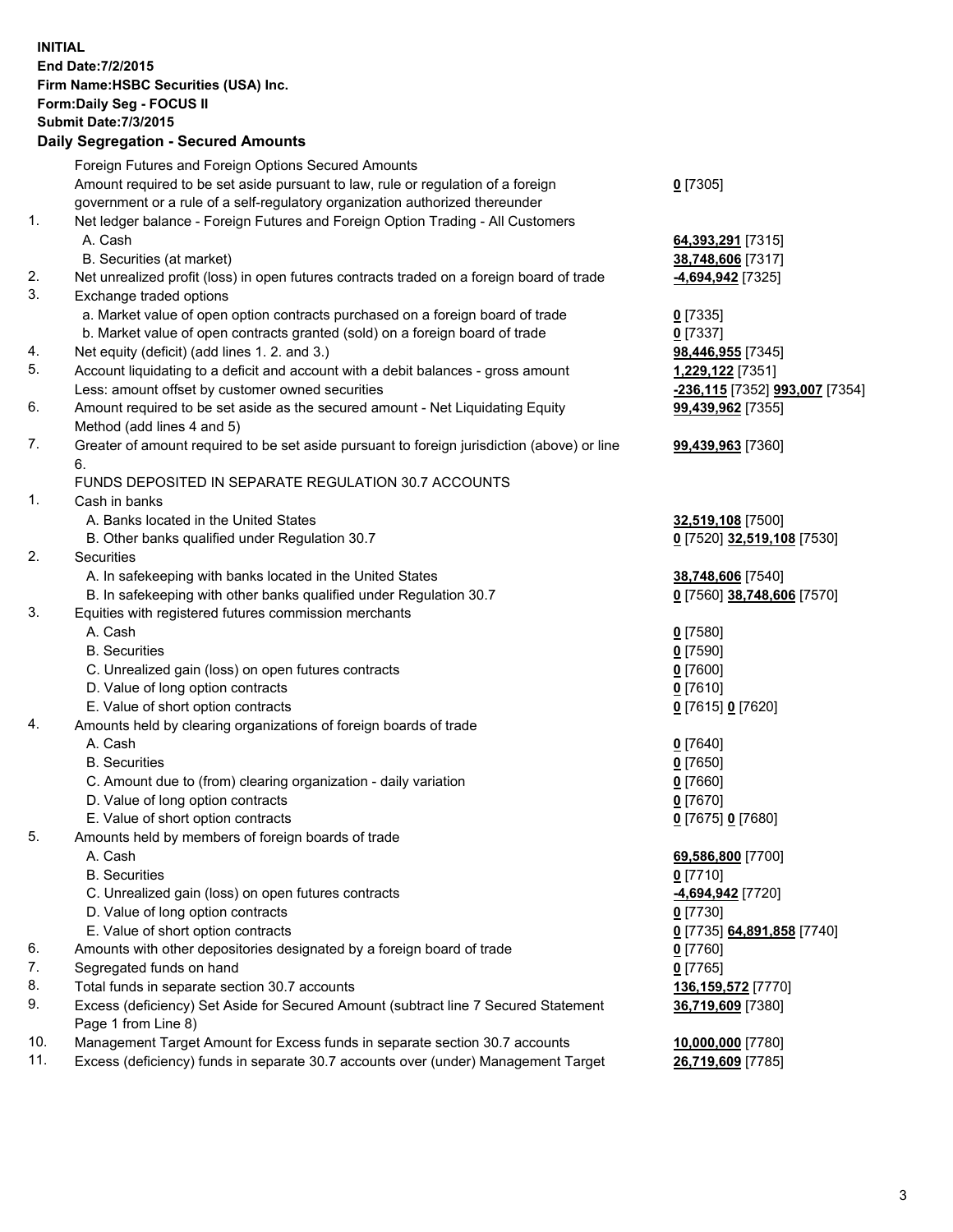| <b>INITIAL</b>                  | End Date: 7/2/2015<br>Firm Name: HSBC Securities (USA) Inc.<br>Form: Daily Seg - FOCUS II<br><b>Submit Date: 7/3/2015</b><br>Daily Segregation - Segregation Statement<br>SEGREGATION REQUIREMENTS(Section 4d(2) of the CEAct)                                                                                             |                                                                                                   |
|---------------------------------|----------------------------------------------------------------------------------------------------------------------------------------------------------------------------------------------------------------------------------------------------------------------------------------------------------------------------|---------------------------------------------------------------------------------------------------|
| 1.                              | Net ledger balance<br>A. Cash<br>B. Securities (at market)                                                                                                                                                                                                                                                                 | 316,989,381 [7010]<br>670,165,759 [7020]                                                          |
| 2.<br>3.                        | Net unrealized profit (loss) in open futures contracts traded on a contract market<br>Exchange traded options                                                                                                                                                                                                              | <u>-8,984,743</u> [7030]                                                                          |
| 4.                              | A. Add market value of open option contracts purchased on a contract market<br>B. Deduct market value of open option contracts granted (sold) on a contract market<br>Net equity (deficit) (add lines 1, 2 and 3)                                                                                                          | 109,903,097 [7032]<br>4,051,472 [7033]<br>1,084,022,022 [7040]                                    |
| 5.                              | Accounts liquidating to a deficit and accounts with<br>debit balances - gross amount<br>Less: amount offset by customer securities                                                                                                                                                                                         | 1,230,810 [7045]<br>-1,230,810 [7047] 0 [7050]                                                    |
| 6.<br>7.                        | Amount required to be segregated (add lines 4 and 5)<br>FUNDS IN SEGREGATED ACCOUNTS                                                                                                                                                                                                                                       | 1,084,022,022 [7060]                                                                              |
|                                 | Deposited in segregated funds bank accounts<br>A. Cash<br>B. Securities representing investments of customers' funds (at market)<br>C. Securities held for particular customers or option customers in lieu of cash (at<br>market)                                                                                         | 54,812,680 [7070]<br>$0$ [7080]<br>76,017,706 [7090]                                              |
| 8.                              | Margins on deposit with derivatives clearing organizations of contract markets<br>A. Cash<br>B. Securities representing investments of customers' funds (at market)<br>C. Securities held for particular customers or option customers in lieu of cash (at<br>market)                                                      | 177,134,648 [7100]<br>100,003,511 [7110]<br>594,148,053 [7120]                                    |
| 9.<br>10.                       | Net settlement from (to) derivatives clearing organizations of contract markets<br>Exchange traded options<br>A. Value of open long option contracts                                                                                                                                                                       | 14,428,535 [7130]<br>109,903,097 [7132]                                                           |
| 11.                             | B. Value of open short option contracts<br>Net equities with other FCMs<br>A. Net liquidating equity<br>B. Securities representing investments of customers' funds (at market)<br>C. Securities held for particular customers or option customers in lieu of cash (at<br>market)                                           | 4,051,472 [7133]<br>53,309,527 [7140]<br>0 [7160]<br>$0$ [7170]                                   |
| 12.<br>13.<br>14.<br>15.<br>16. | Segregated funds on hand<br>Total amount in segregation (add lines 7 through 12)<br>Excess (deficiency) funds in segregation (subtract line 6 from line 13)<br>Management Target Amount for Excess funds in segregation<br>Excess (deficiency) funds in segregation over (under) Management Target Amount<br><b>Excess</b> | $0$ [7150]<br>1,175,706,285 [7180]<br>91,684,263 [7190]<br>50,000,000 [7194]<br>41,684,263 [7198] |